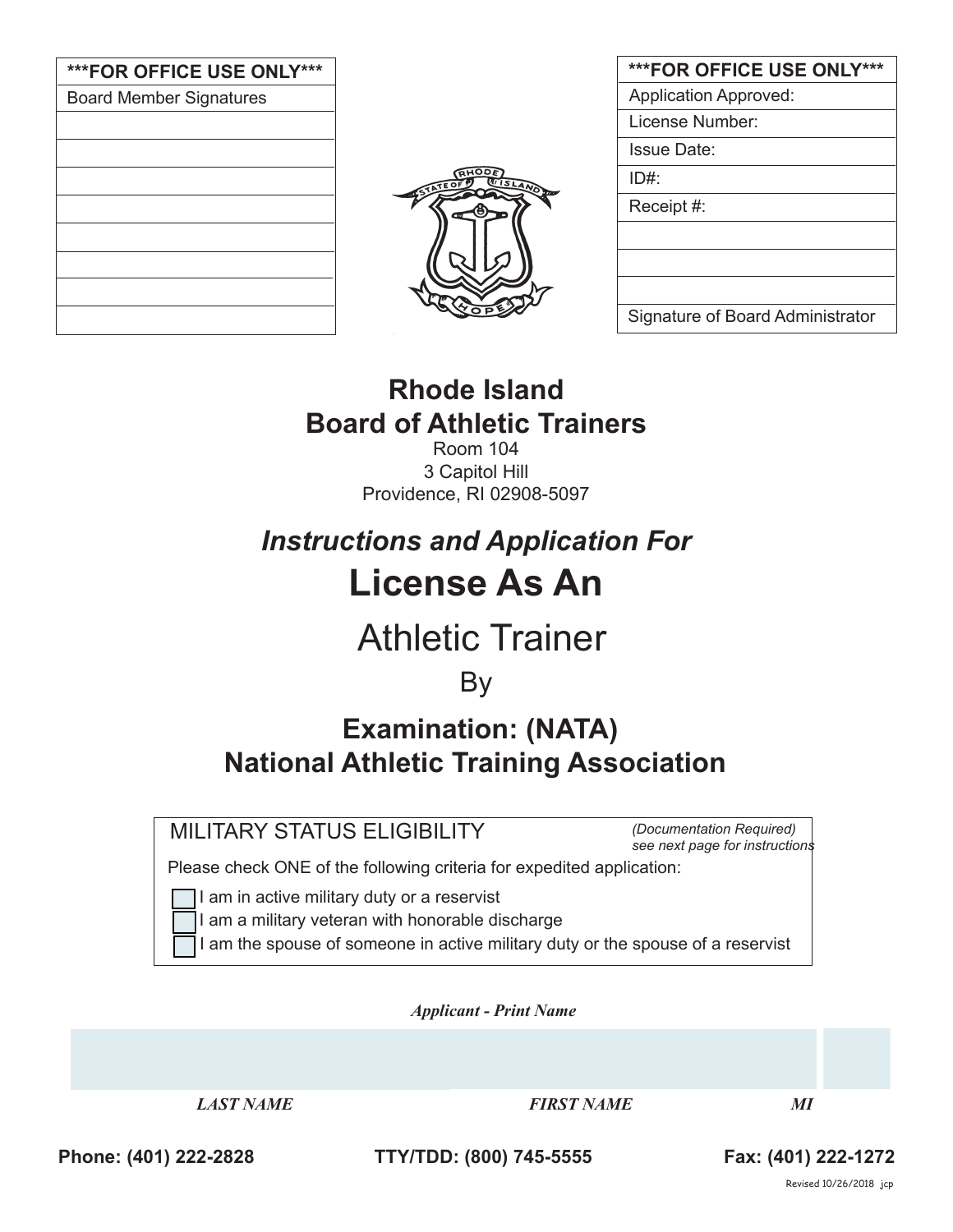### **LICENSURE REQUIREMENTS**

Completed Application with Cover Page - Applications are valid for 1 year from the day they are received at RIDOH. If you are not licensed within the year you must submit a new application.

Check or money order (preferred), made payable (in U.S. funds only) to the RI General Treasurer in the amount of **\$60.00** and attached to the upper left-hand corner of the first (Top) page of the application. THIS APPLICATION FEE IS NONREFUNDABLE.

Official transcript from an accredited school with evidence of NATA approved clinical experience, sent directly to the Board. Transcript must include date of completion, graduation date and degree.No student copies will be accepted.

Score/Certification sent directly from the NATA to the Board of Athletic Trainers.

Timely Resume

If you have ever been licensed in another state, license verification(s) must be sent directly from the state(s) in which you hold or have held a license. (Interstate Verification Form included in this application can be used for that purpose)

If applying for expedited military status you must include one of the following: Leave Earning Statement (LES), Letter from Command, Copy of Orders or DD-214 showing honorable discharge.

#### **Licensure Information**

Please visit the RIDOH website at **http://www.health.ri.gov/licenses** to Verify your license, download Rules and Regualtions/Laws for your profession, download change of address forms, other licensing forms or obtain our contact information. HEALTH will not, for any reason, accelerate the processing of one applicant at the ex pense of others.

#### **License Certificates**

RIDOH will be providing wallet license cards ONLY on issuance of licenses. If you wish to receive a license certificate, suitable for framing, please check the box below and attach a separate check in the amount of \$30.00 made payable to RI General Treasurer.

I would like to receive a license certificate. I have enclosed a separate check in the amount of \$30.00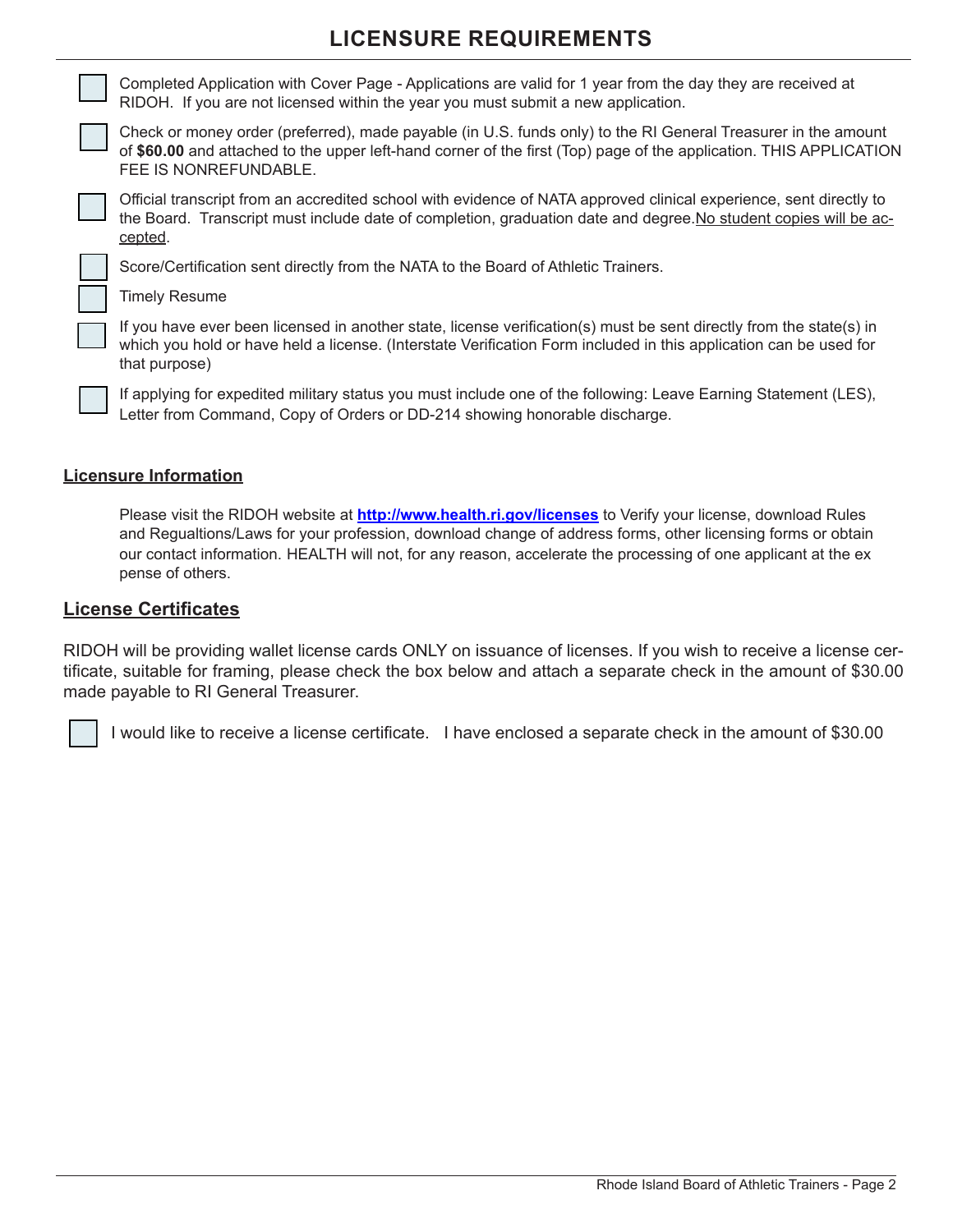

## **State of Rhode Island and Providence Plantations**

**Board of Athletic Trainers**

Application for License as an Athletic Trainer

*Refer to the Application Instructions when completing these forms. Type or block print only. Do not use felt-tip pens.*

| 1. Name(s)                                        |                                                                                                          |     |  |                                                       |  |                                              |                                                                                                                                                       |          |  |  |  |  |
|---------------------------------------------------|----------------------------------------------------------------------------------------------------------|-----|--|-------------------------------------------------------|--|----------------------------------------------|-------------------------------------------------------------------------------------------------------------------------------------------------------|----------|--|--|--|--|
| This is the name that<br>will be printed on your  | Title (i.e., Mr., Mrs., Ms., etc.)                                                                       |     |  |                                                       |  |                                              |                                                                                                                                                       |          |  |  |  |  |
| License/Permit/Cer-<br>tificate and reported      | <b>First Name</b>                                                                                        |     |  |                                                       |  |                                              |                                                                                                                                                       |          |  |  |  |  |
| to those who inquire<br>about your License/       |                                                                                                          |     |  |                                                       |  |                                              |                                                                                                                                                       |          |  |  |  |  |
| Permit/Certificate. Do<br>not use nicknames, etc. | Middle Name                                                                                              |     |  |                                                       |  |                                              |                                                                                                                                                       |          |  |  |  |  |
| NOTE:                                             | Surname, (Last Name)                                                                                     |     |  |                                                       |  |                                              |                                                                                                                                                       |          |  |  |  |  |
| It is your responsi-<br>bility to notify the      |                                                                                                          |     |  |                                                       |  |                                              |                                                                                                                                                       |          |  |  |  |  |
| <b>Department of Health</b><br>Board of any name  | Suffix (i.e., Jr., Sr., II, III)                                                                         |     |  |                                                       |  |                                              |                                                                                                                                                       |          |  |  |  |  |
| changes.                                          | Maiden Name, if applicable                                                                               |     |  |                                                       |  |                                              |                                                                                                                                                       |          |  |  |  |  |
|                                                   | Name(s) under which originally licensed in another state, if different from above (First, Middle, Last). |     |  |                                                       |  |                                              |                                                                                                                                                       |          |  |  |  |  |
|                                                   |                                                                                                          |     |  |                                                       |  |                                              |                                                                                                                                                       |          |  |  |  |  |
| 2. Social Security<br><b>Number</b>               |                                                                                                          |     |  |                                                       |  |                                              |                                                                                                                                                       |          |  |  |  |  |
|                                                   | U.S. Social Security Number                                                                              |     |  |                                                       |  |                                              | "Pursuant to Title 5, Chapter 76, of the Rhode Island General Laws, as<br>amended, I attest that I have filed all applicable tax returns and paid all |          |  |  |  |  |
|                                                   |                                                                                                          |     |  |                                                       |  |                                              | taxes owed to the State of Rhode Island, and I understand that my Social<br>Security Number (SSN) will be transmitted to the Divison of Taxation to   |          |  |  |  |  |
|                                                   |                                                                                                          |     |  |                                                       |  | verify that no taxes are owed to the State." |                                                                                                                                                       |          |  |  |  |  |
| 3. Gender                                         | Male                                                                                                     |     |  | Female                                                |  |                                              |                                                                                                                                                       |          |  |  |  |  |
|                                                   |                                                                                                          |     |  |                                                       |  |                                              |                                                                                                                                                       |          |  |  |  |  |
| 4. Date of Birth                                  | Month                                                                                                    | Day |  | Year                                                  |  |                                              |                                                                                                                                                       |          |  |  |  |  |
|                                                   |                                                                                                          |     |  |                                                       |  |                                              |                                                                                                                                                       |          |  |  |  |  |
| 5. Home<br><b>Address</b>                         |                                                                                                          |     |  | 1st Line Address (Apartment/Suite/Room Number, etc.)  |  |                                              |                                                                                                                                                       |          |  |  |  |  |
| It is your responsibility                         |                                                                                                          |     |  |                                                       |  |                                              |                                                                                                                                                       |          |  |  |  |  |
| to notify the board of all<br>address changes.    | 2nd Line Address (Number and Street)                                                                     |     |  |                                                       |  |                                              |                                                                                                                                                       |          |  |  |  |  |
| No professional<br>licensee's address             | City                                                                                                     |     |  |                                                       |  |                                              | State                                                                                                                                                 | Zip Code |  |  |  |  |
| (residence or business/<br>employment) will       |                                                                                                          |     |  |                                                       |  |                                              |                                                                                                                                                       |          |  |  |  |  |
| be posted on the<br>Department's Web site.        | Country, If NOT U.S.                                                                                     |     |  |                                                       |  |                                              | Postal Code, If NOT U.S.                                                                                                                              |          |  |  |  |  |
|                                                   | Home Phone                                                                                               |     |  |                                                       |  |                                              | Home Fax                                                                                                                                              |          |  |  |  |  |
|                                                   | Email Address (Format for email address is Username@domain e.g. applicant@isp.com)                       |     |  |                                                       |  |                                              |                                                                                                                                                       |          |  |  |  |  |
|                                                   |                                                                                                          |     |  |                                                       |  |                                              |                                                                                                                                                       |          |  |  |  |  |
| <b>6. Business</b>                                |                                                                                                          |     |  |                                                       |  |                                              |                                                                                                                                                       |          |  |  |  |  |
| <b>Address</b><br>(ONLY if it is                  | Name of Business/Work Location                                                                           |     |  |                                                       |  |                                              |                                                                                                                                                       |          |  |  |  |  |
| <b>RELATED to</b>                                 |                                                                                                          |     |  | 1st Line Address (Department/Suite/Room Number, etc.) |  |                                              |                                                                                                                                                       |          |  |  |  |  |
| your license.)                                    |                                                                                                          |     |  |                                                       |  |                                              |                                                                                                                                                       |          |  |  |  |  |
| It is your responsibility                         | Second Line Address (Number and Street)                                                                  |     |  |                                                       |  |                                              |                                                                                                                                                       |          |  |  |  |  |
| to notify the board of all<br>address changes.    | City                                                                                                     |     |  |                                                       |  |                                              | State                                                                                                                                                 | Zip Code |  |  |  |  |
| This address will                                 |                                                                                                          |     |  |                                                       |  |                                              |                                                                                                                                                       |          |  |  |  |  |
| appear on the De-<br>partment of Health           | Country, If NOT U.S.                                                                                     |     |  |                                                       |  |                                              | Postal Code, If NOT U.S.                                                                                                                              |          |  |  |  |  |
| web site.                                         | <b>Business Phone</b>                                                                                    |     |  |                                                       |  | Extension                                    | <b>Business Fax</b>                                                                                                                                   |          |  |  |  |  |
|                                                   |                                                                                                          |     |  |                                                       |  |                                              |                                                                                                                                                       |          |  |  |  |  |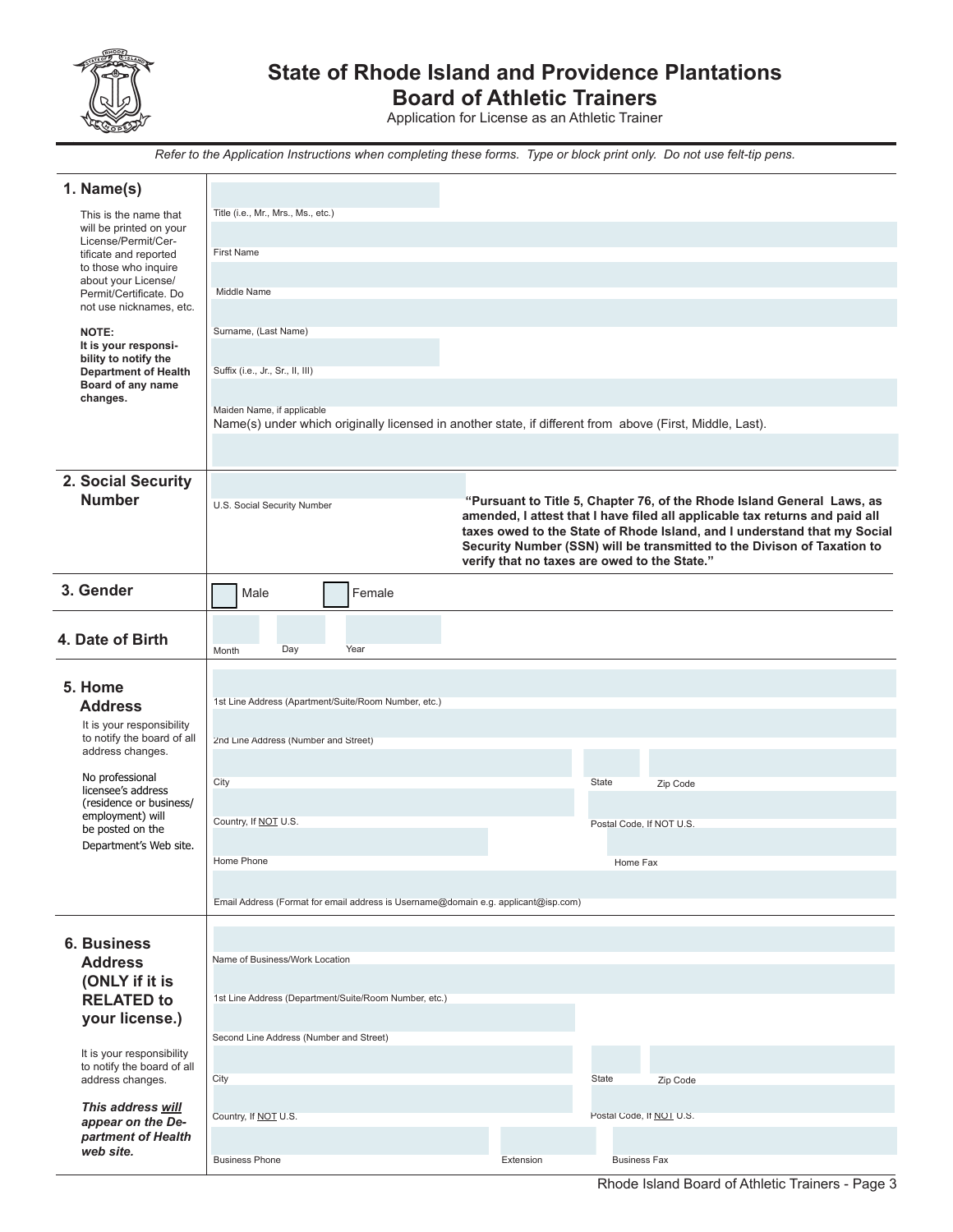| 7. Preferred<br><b>Mailing</b><br><b>Address</b><br>Please check ONE                                                                                                                                                                                   | Please use my Home Address as my preferred mailing address<br>Please use my Business Address as my preferred mailing address<br>NOTE: The preferred mailing address that you indicate is the address that will be released for all requests for that<br>information.                                                                                 |
|--------------------------------------------------------------------------------------------------------------------------------------------------------------------------------------------------------------------------------------------------------|------------------------------------------------------------------------------------------------------------------------------------------------------------------------------------------------------------------------------------------------------------------------------------------------------------------------------------------------------|
| 8. Qualifying<br><b>Education</b><br>Please list the name<br>and information about<br>the school that you<br>attended that<br>qualifies you for<br>this license.                                                                                       | Type of School (University, College, Technical School, etc.)<br>Name of School<br>Date Graduated<br>Month<br>Year<br>Degree Received:                                                                                                                                                                                                                |
| 9. Other State<br>License(s)<br>Please answer the<br>question and list<br>state(s), if applicable                                                                                                                                                      | No<br>Have you ever held, or do you currently hold, a license in another state?<br>Yes<br>If the answer to this question is "yes", enter all other state licenses in Question 10 (below):                                                                                                                                                            |
| 10. Licensure<br>List all states or<br>countries in which<br>you are now, or ever<br>have been licensed<br>to practice your<br>profession*.                                                                                                            | State/Country:<br>State/Country:<br>Active<br>Active<br>Inactive<br>Inactive<br>Active<br>Active<br><b>Inactive</b><br>Inactive<br>Active<br>    Inactive<br>Active<br>Inactive<br>(*You must also request a License Verification (page 10) from all states that are listed above)                                                                   |
| <b>11. NATABOC</b><br><b>Number</b>                                                                                                                                                                                                                    | Please enter your NATABOC Certification Number                                                                                                                                                                                                                                                                                                       |
| 12. Criminal<br><b>Convictions</b><br>Respond to the<br>question at the top<br>of the section, then<br>list any criminal<br>conviction(s) in the<br>space provided.<br>If necessary, you<br>may continue on a<br>separate 81/2 x 11<br>sheet of paper. | Have you ever been convicted of a violation, plead Nolo Contendere, or<br>Yes<br>No<br>entered a plea bargain to any federal, state or local statute, regulation, or<br>ordinance or are any formal charges pending?<br>Abbreviation of State and Conviction <sup>1</sup> (e.g. CA - Illegal Possession of a Controlled Substance):<br>Month<br>Year |
| 13. Disciplinary<br><b>Questions</b><br>Check either Yes<br>or No for each<br>question.                                                                                                                                                                | Has any Health Professional license, certificate, registration, or permit you<br>1.<br>Yes<br>No<br>hold or have held, been disciplined or are any formal charges pending?<br>Have you ever been denied a license, certificate, registration or permit in<br>2.<br>No<br>Yes<br>any state?                                                           |
|                                                                                                                                                                                                                                                        | Note: If you answer "Yes" to any question, you are required to furnish complete details, including date, place, reason and<br>disposition of the matter. You may use the space below or, if needed, on a separate sheet of paper.                                                                                                                    |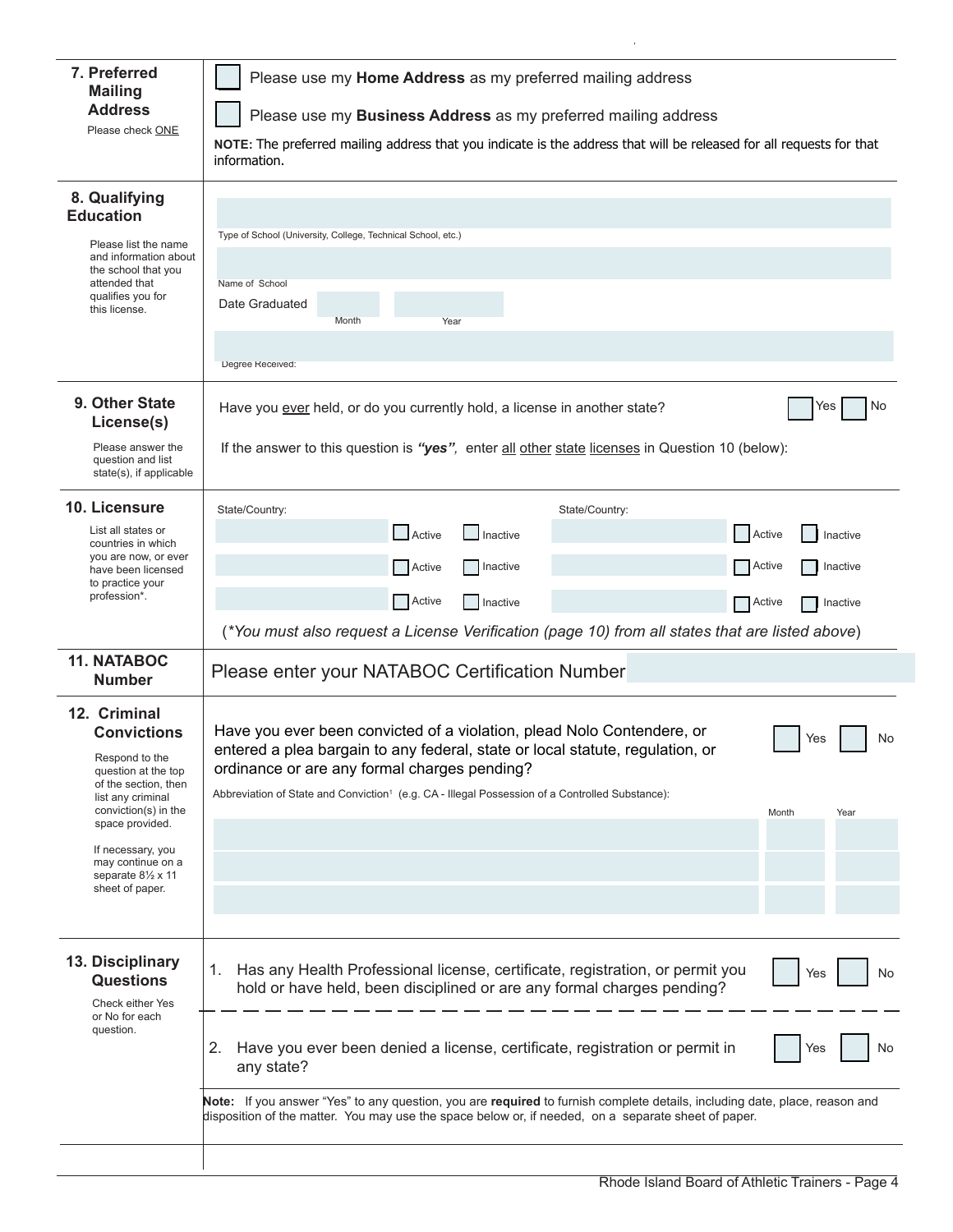#### **14. Affidavit of Applicant**

Complete this section and sign.

Make sure that you have completed all components accurately and completely.

I, the contract of the contract of the being first duly sworn, depose and say that I am the person referred to in the foregoing application and supporting documents.

I have read carefully the questions in the foregoing application and have answered them completely, without reservations of any kind, and I declare under penalty of perjury that my answers and all statements made by me herein are true and correct. Should I furnish any false information in this application, I hereby agree that such act shall constitute cause for denial, suspension or revocation of my license to practice as an Athletic Trainer in the State of Rhode Island.

I understand that this is a continuing application and that I have an affirmative duty to inform the Rhode Island Board of Athletic Trainers of any change in the answers to these questions after this application and this affidavit is signed.

Signature of Applicant **Example 20** The Signature (MM/DD/YY) Date of Signature (MM/DD/YY)